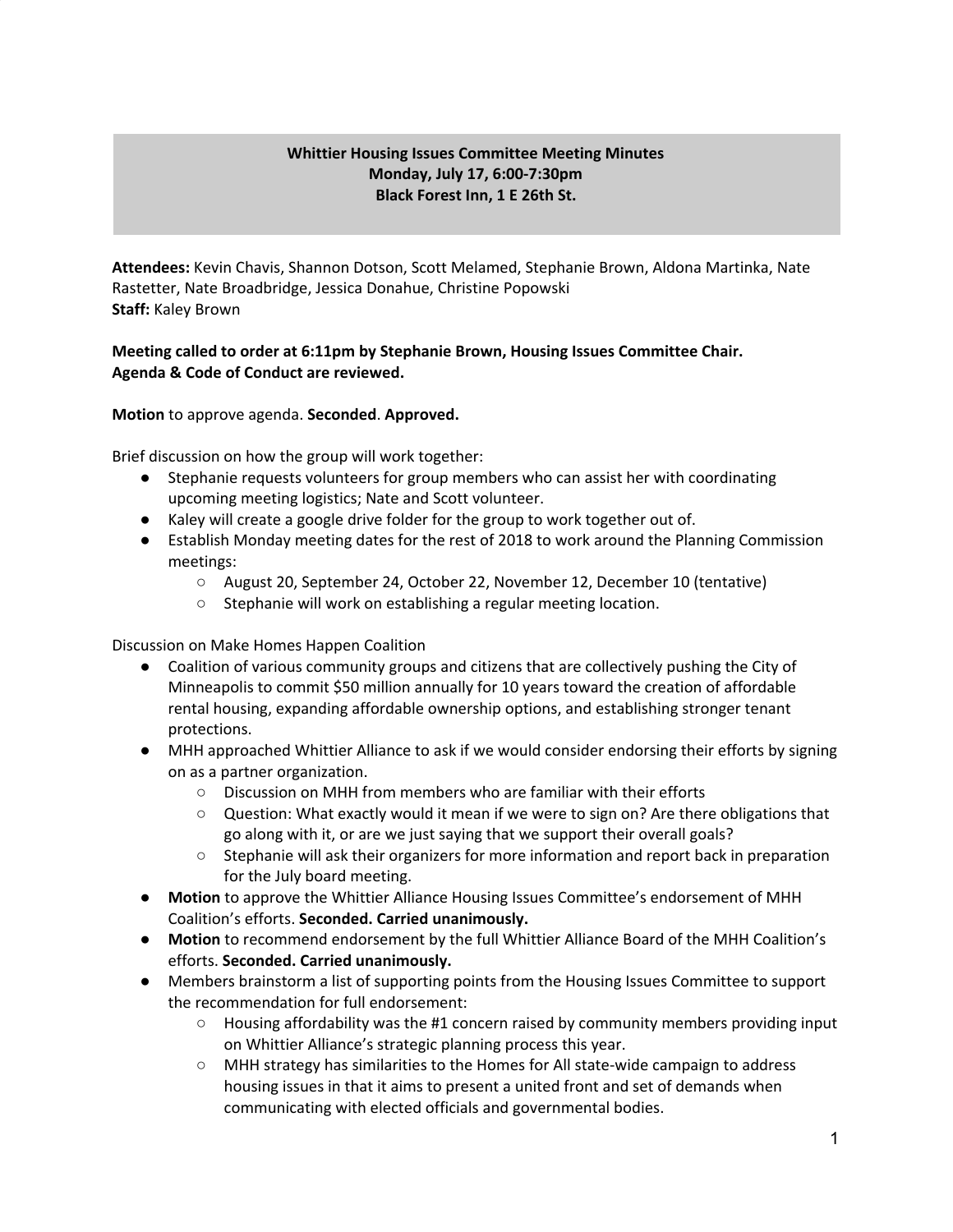- $\circ$  MHH is working to find creative solutions to finding the \$50 million annually; we can help with those efforts as an official partner.
- $\circ$  This is a diverse community, and signing on would send a signal to our neighbors that Whittier Alliance is serious about collaboratively addressing housing needs.
- Whittier is 85-90% renters, and we hear frequently that renter engagement is a priority for neighbors and City officials, alike. Supporting MHH's efforts to strengthen tenant protections is a good opportunity to move in that direction.
- We would unlock access to a strong support system of other knowledgeable organizations and people working on housing that we could tap into as key resources.

Small and Median Multifamily Loan Policy

- Comment period ends August 20 (send to [ester.robards@minneapolismn.gov](mailto:ester.robards@minneapolismn.gov))
- Currently in pilot phase applies to small and medium multi-family buildings from 2-49 units
- Participants can receive up to \$19,000 with a zero interest loan in order to buy a building and convert it to a condo or cooperative living structure
- Whittier Alliance will not provide a single comment as a whole Committee, but members are encouraged to submit a comment individually by the deadline if they have thoughts on it.

Meeting Guest: Carol Becker, City of Minneapolis Board of Estimate and Taxation

- Brief discussion on how property taxes are calculated
- City's budget is usually around \$1.4 billion; \$325 million of that is brought in through property taxes.
- Question: What are the biggest asks in the City's annual budget?
	- A: Depends on the year, but typically the big ones are police, firefighters, street maintenance and improvements, and parks
- Assessor's office determines how much your home is worth largely by examining comparable properties and area sales figures.
- Nate and Carol will connect to talk more about the 4D classification and how it could impact rent levels via property tax changes.

Planning Commission Meeting: Good Grocer

- Stephanie, Scott, Kaley, and Morgan Luzier attended and submitted official comments; learned a lot from the process to carry forward:
	- $\circ$  Huge need to organize on a project much sooner in the process -- ideally right when things are purchased.
	- Need for a clear vision to articulate for Whittier in these conversations
	- There is no clear process for responding to and engaging with City planners and commissioners.
		- Clear need to build relationships with City Council and CPED staff
	- Strive to get our positions into the conversation at the Committee of the Whole (sooner) instead of the Planning Commission
	- Need to get a better handle on affordability facts as they relate to Whittier; HousingLink is a nonprofit and is working with Stephanie to use Whittier as a pilot for developing better data related to housing issues.
- Approved version of the Good Grocer project is 1-2 bedrooms, market rate \$1,400 for a one bedroom.
- Could improve a lot on aesthetic and architectural quality and interest.